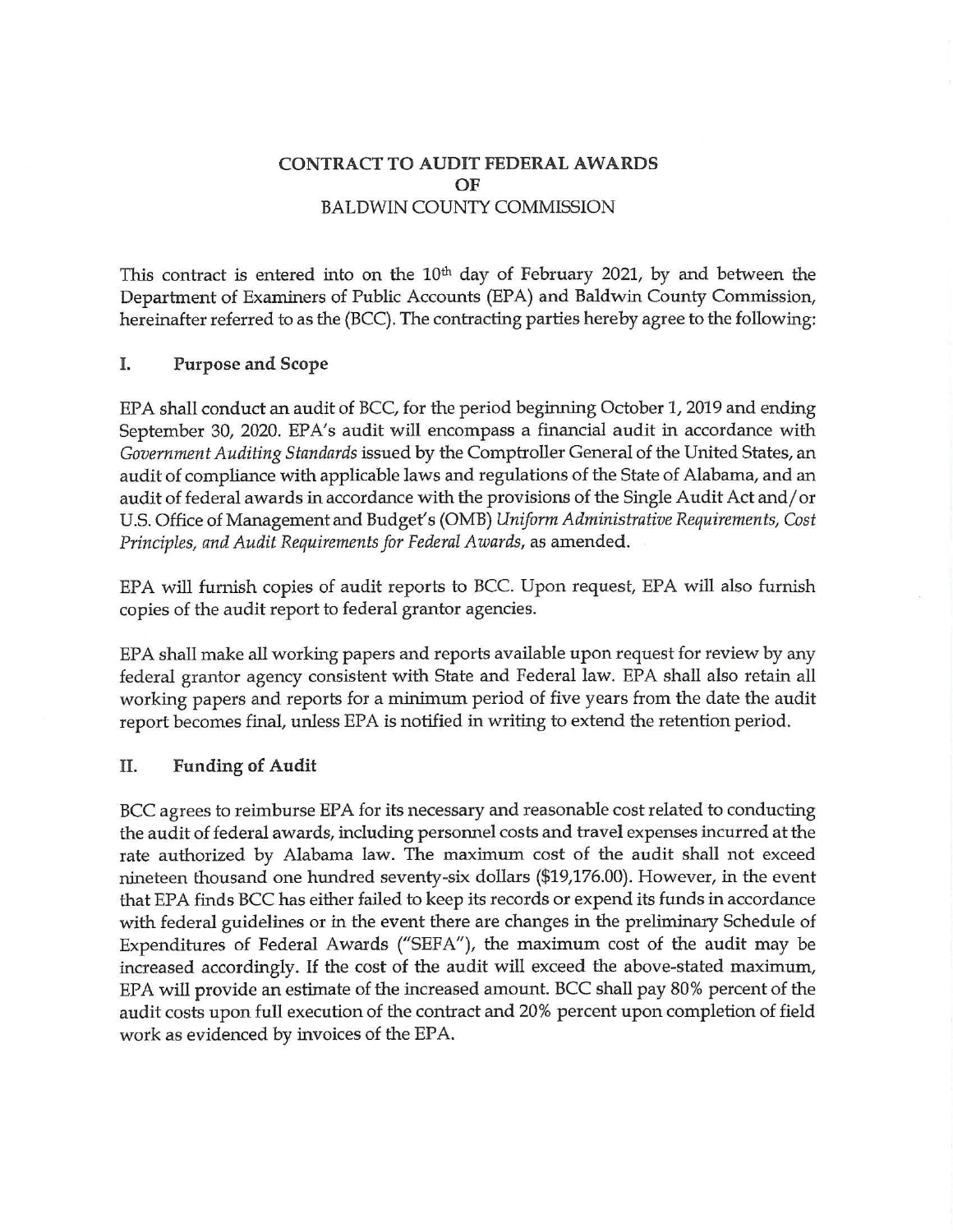**Contract** Page2

### III. General Provisions

The parties to this Contract agree with, and shall adhere to, the following:

## A. Access to Records and Work Area

The Chief Examiner of EPA, the Comptroller General of the United States (if Federal funds), or any other duly authorized representatives of EPA shall have the right of access to any financial and operating data, pertinent books, documents, papers, and records of BCC for the purpose of making audits, financial reviews, examinations, excerpts, and transcripts. This right also includes timely and reasonable access to BCC's personnel for the purpose of interview and discussion related to the audit set forth in this Contract. This right of access is not limited to the required retention period, but shall last as long as the records are retained. The BCC also agrees to provide a working area for EPA personnel, which facilitates efficient fieldwork.

## B. Compliance with Federal, State, and Local Laws

In addition to the provisions provided herein, the parties shall be responsible for complying with any and all other applicable laws, ordinances, codes and regulations of the Federal, State, and local governments, including, but not limited to the Beason-Hammon Alabama Taxpayer and Citizen Protection Act(§ 31-13-1, et seq., Ala. Code 1975).

By signing this Contract, the parties affirm, for the duration of the Contract, that they will not violate federal immigration law or knowingly employ, hire for employment, or continue to employ an unauthorized alien within the State of Alabama. Furthermore, any party found to be in violation of this provision shall be deemed in breach of the Contract and shall be responsible for all damages resulting therefrom.

In compliance with Act 2016-312, the parties hereby certify that they are not currently engaged in, and will not engage in, boycott of a person or an entity based in or doing business with a jurisdiction with which the state (Alabama) can enjoy open trade.

## C. Immunity and Dispute Resolution

The parties to this Contract recognize and acknowledge that EPA is an instrumentality of the State of Alabama, and as such, is immune from suit pursuant to Article I, Section 14 of the Alabama Constitution of 1901. It is further acknowledged and agreed that none of the provisions and conditions of this Contract shall be deemed to be or construed to be a waiver by EPA of such Constitutional Immunity.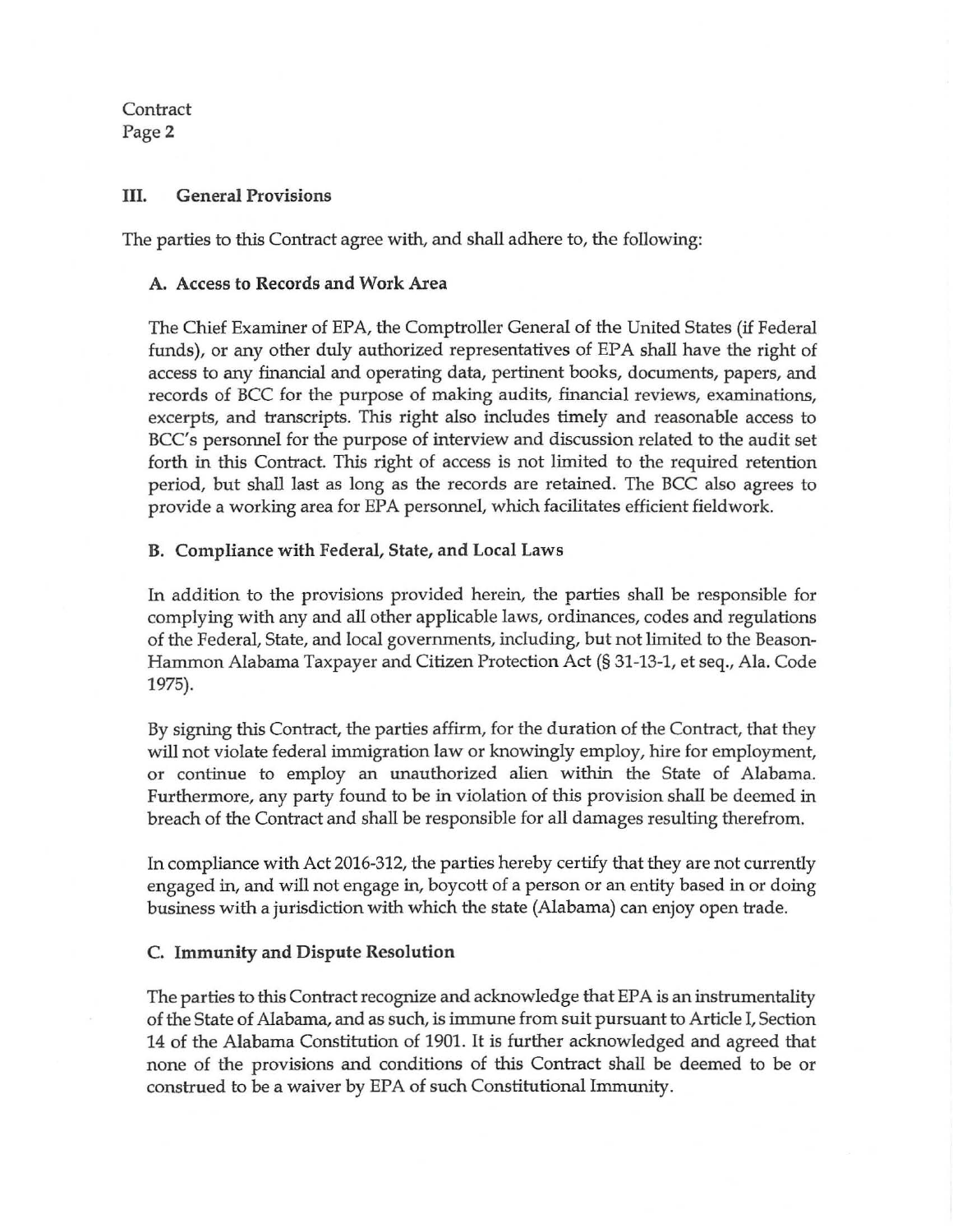## Contract Page 3

In the event of any dispute between the parties, senior officials of both parties shall meet and engage in a good faith attempt to resolve the dispute. Should that effort fail and the dispute involves the payment of money, a party's sole remedy is the filing of a claim with the Board of Adjustment of the State of Alabama.

For any and all other disputes arising under the terms of this contract which are not resolved by negotiation, the parties agree to utilize appropriate forms of non-binding alternative dispute resolution including, but not limited to, mediation. Such dispute resolution shall occur in Montgomery, Alabama, utilizing where appropriate, mediators selected from the roster of mediators maintained by the Center for Dispute Resolution of the Alabama State Bar.

# D. Indemnity

To the furthest extent permitted by law, BCC shall defend, indemnify, and hold harmless the EPA from any and all losses, consequential damages, expenses including, but not limited to, attorney's fees), claims, suits, liabilities, fines, penalties, and any other costs arising out of or in any way related to the BCC's failure to fulfill its obligations under this Contract.

## E. Amendments

This Contract may be modified, altered, or amended from time to time throughout the duration of this Contract only by a written agreement duly executed by the parties hereto or their duly authorized representative.

# F. Entirety

This Contract contains the entire written Contract between the parties as to the matters contained herein. Any oral representations or oral modifications concerning this Contract shall be of no force or effect.

# G. Termination

This contract may be cancelled by either party upon 30 days written notice provided that any costs shall be paid.

# H. Term of Contract

This contract will begin on January 28, 2021 and end on January 28, 2022. EPA agrees to notify BCC in the event of any unforeseen delays affecting this schedule.